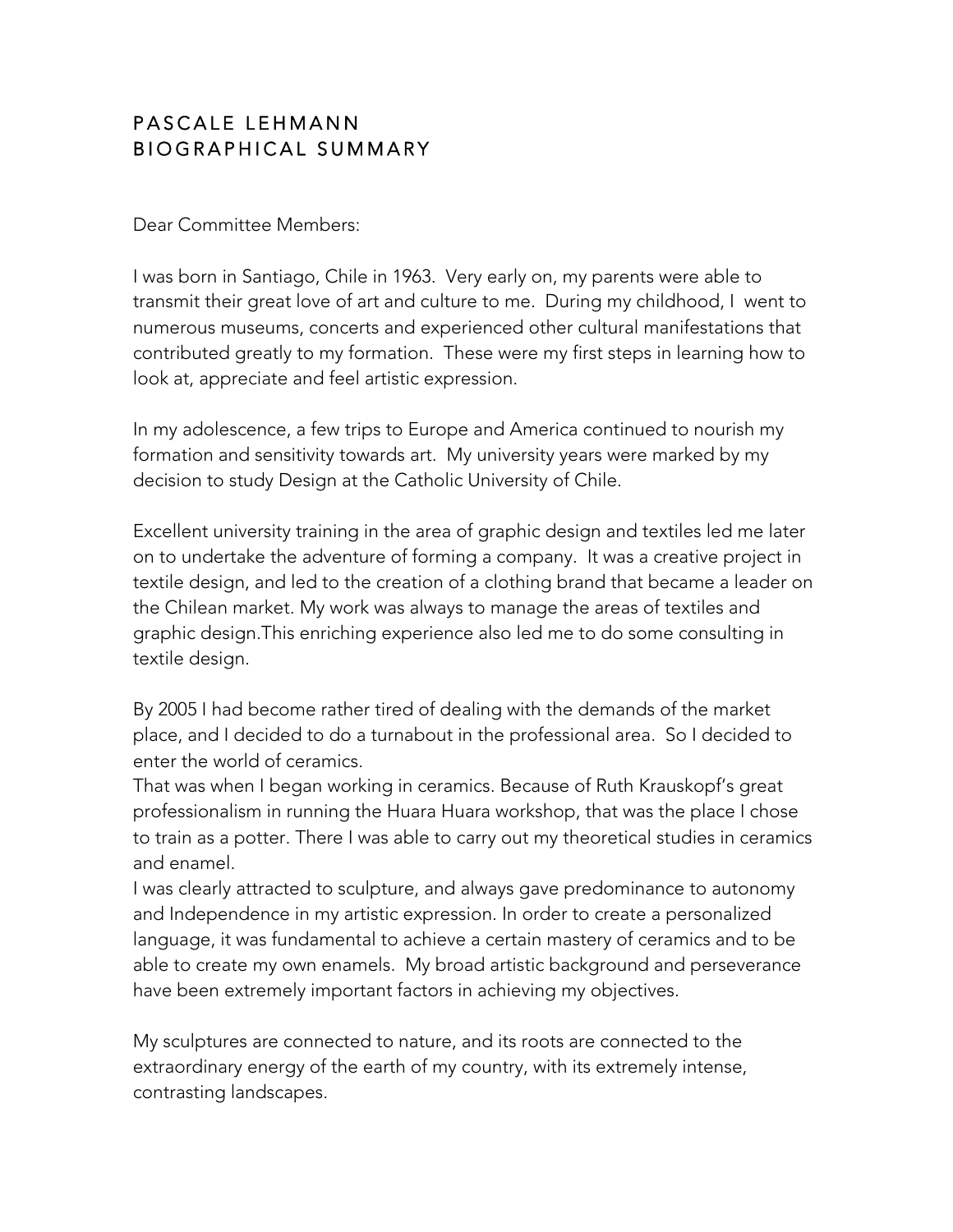# CURRICULUM VITAE

www.pascalelehmann.com pascalelehmann@gmail.com Phone Nº +56- 9- 82390932

Born in Santiago, Chile in 1963.

Studied Design at the Pontifical Catholic University of Chile. Experienced entrepreneur, clothing designer and provider of specialist consultancy services in textile design.

In 2005, gained entrance into the Huara Huara Ceramics Studio beginning what is now a core speciality in clay-works, whilst continuing with theoretical studies in ceramics and glazing. Since then, she participed in differents seminars. Years later, she founded her own pottery workshop, working principally in stoneware sculpture. Her ceramic work is produced in a gas kiln (1300º), with reduction fire.

# COLLECTIVE EXHIBITIONS

2017 "Révèlations" biennial , representing Chile, Grand Palais, Paris, France.

2016 "Azulesteka exhibition", Centro Cívico Las Condes, Santiago, Chile.

2016 "Ch.ACO Fair", Artespacio gallery, Edificio las Condes Design, Santiago, Chile.

2015 "Homage to Lili Garafulic on her 101 birth anniversary". First Place on the Chilean Sculptors Society Contest, Museo Nacional de Bellas Artes, Santiago, Chile. The same display is exhibit in Casa las Majadas, Pirque, Chile and in Los Andes University, Santiago, Chile.

2015 "Negroesteka exhibition". Centro de Extensión Universidad Católica, Santiago, Chile.

2014 "Blancoesteka exhibition". Centro Cívico Las Condes, Santiago, Chile.

2013 "Paisajesteka exhibition". Espacio Fa, Santiago, Chile.

2013 "Ch.ACO fair". Mapocho Station, Santiago, Chile.

2012 "Huara Huara ceramic studio exhibition". Scuola Italiana, Santiago,

Chile.2011 "Copper and Clay". Los Vilos Cultural Center, Los Vilos, Chile.

2010 "25X25", in commemoration of the 25th anniversary of the Huara Huara ceramics Studio. Patricia Ready Art Gallery, Santiago, Chile.

2010 "Copper and Clay Mural" project for the National Bicentenary. Los Vilos Cultural Center, Los Vilos, Chile.

2009 "Mud Reflections" exhibition. Andean Museum, Santiago, Chile.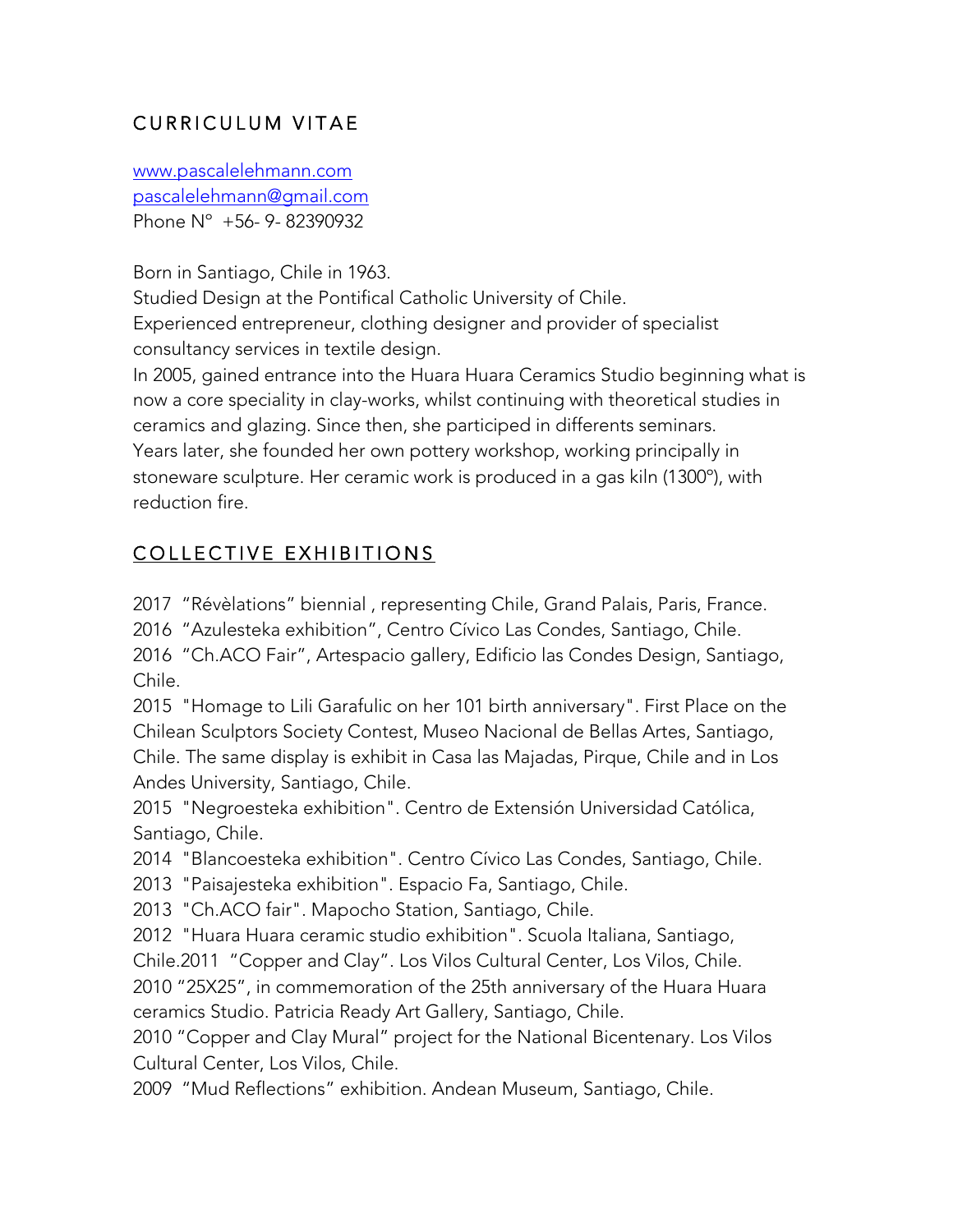2008 "Earth Murmurs" exhibition. Casas de Lo Matta, Santiago, Chile. 2007 "Works by Artist Friends". French Embassy, Chile.

### INDIVIDUAL EXHIBITIONS

2017 Artespacio Gallery ( coming soon)

2012 "Tierra Abierta". Artespacio Gallery, Santiago, Chile.

### HONOURS AND AWARDS

2017 Work selected to represent Chile in the International Fine Craft and Creation Biennial Révélations, Grand Palais, Paris.

2016 First place in the National Sculpture Competition, organised by the Chilean Sculpture Society and the National Fine Arts Museum, Chile.

# PUBLIC COLLECTIONS

Museo Nacional de Bellas Artes, Santiago de Chile.

### PUBLICATIONS

2017 Revue Céramique et Verre, Nº 214, P.1 and 25, May- June, France.

2017 Revue Ateliers d' Art , Nº I28, April- May, P.11, France.

2017 Catalogue Revelations, biennale internationale , P. 160, May, France.

2016 VD Magazine, Nº 1069, P. 19 , December, Chile.

2016 El Mercurio newspaper, Cecilia Valdés art critic ( CHACO), October 13, P. 15, Chile.

2015 VD magazine, Nº 1014, P.46, December, Chile.

2015 El Mercurio newspaper, July 2, P. A10, Chile.

2015 El Mercurio newspaper, Waldemar Sommers art critical, May 24, P. E8, Chile.

2012 El Mercurio newspaper, Waldemar Sommers art critical, June 24, P. E16, Chile.

2012 Casas magazine. No 76, P. 34-36, June, Chile.

2012 Al Límite magazine. No 82, P. 16, June, Chile.

2012 Sábado magazine. No 719, P. 42, June, Chile.

2012 VD magazine. No 829, P. 14, June, Chile.

2012 Esteka contemporary ceramic magazine. No 12, P. 18-21, April, Chile.

2010 25x25 Taller Huara Huara Anniversary Exhibition, Art and Perception ceramic magazine. No 82, P. 74, USA.

2008 Earth forms, Capital magazine. N° 240, P. 145, November, Chile.

2008 Esteka contemporary ceramic magazine. No 4, P. 13, November, Chile

2007 Esteka contemporary ceramic magazine. No 2, P. 9, April, Chile.